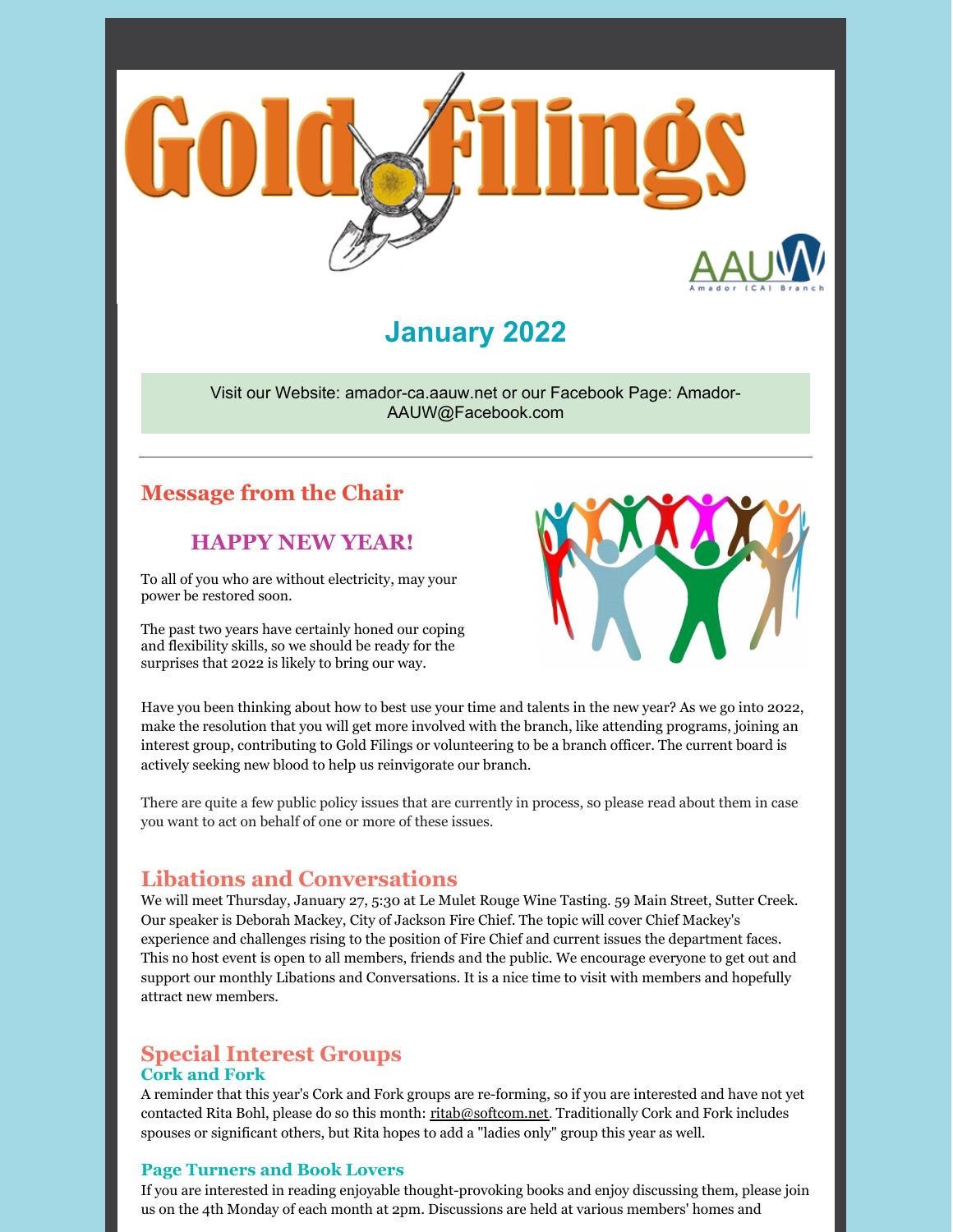includes a delicious dessert.Please contact Christine van Fleet at vancoh7@gmail.com.

Our book list for the year is: *The Thursday Murder Club* by Richard Osman *American Baby* by Gabrielle Glaser *Beneath a Scarlet Sky* by Mark Sullivan *Klara and the Sun* by Kazuo Ishiguro *Once I was You* by Maria Hinojosa *Little Fires Everywhere* by Celeste Ng *Band of Sisters* by Lauren Willig *The Rose Code* by Kate Quinn *Winter Garden* by Kristin Hanna *To Kill a Mockingbird* by Harper Lee

#### **Afternoon Book Club**

We meet on the 2nd Tuesday of the month at 2pm, also including dessert. This month we will be discussing *Daughter of Molokai* by Alan Brennert and selecting our book list for 2022, which we will share in Gold Filings next month. All members are welcome to join us. Please contact Debra Brown at debrown6@gmail.com.

#### **Working Girls Book Group**

Working Girls Book Club -- Wednesday January 12 The book club has regrouped and will meet again on Wednesday, January 12, 2022 at 5:30. Location is TBA. We are reading "The Vanishing Half" by Brit Bennett. New members are always welcome. Please contact Jacque Fletcher at 209 606-1157 if you are interested

#### **Supper Club**

Contact Claire Wait if you are interested in participating in this group. Newcomers are always welcome.

#### **Great Decisions**

We are still hoping to form a Great Decisions group in our branch. Currently there are two members interested but we hope to add a few more--if you are interested in exploring some of the issues facing the world today, please contact Stephanie Young (syoung@calarts.edu) for more info.

Great Decisions is America's largest discussion program on World Affairs. The program model involves reading a brief chapter in the Great Decisions book, viewing a 20-minute video on the topic and then meeting (virtually or in person) to discuss the issue. Meetings are informal and invite discussion.

> The Nine Topics for 2022 are: Changing Demographics Outer Space Climate Change Russia Myanmar and ASEAN The Quad Alliance Industrial Policy Drug Policy in Latin America Biden's Agenda

## **Historian's Corner**

#### **Pictures Please!**

In order to maintain our ongoing history, we need to send pix of all our events to Brenda Walker (walker@volcano.net) as well as to Gold Filings editor (which at this time is Stephanie Young: syoung@calarts.edu)

#### **AAUW Funds**

In the AAUW Chico Branch newsletter there was a good explanation of the importance of Funds and how Funds is part of the AAUW solution to the many situations where EQUITY is still an issue for women and girls.

The Funds are divided into three areas, Economic Security, Leadership and Education and Training. This month I'm sharing the section discussing **Economic Security**.

Who isn't aware that many women earn less than men for performing essentially the same work? A classic case is that of Lilly Ledbetter, a production supervisor at Goodyear. She became aware that she was a victim of wage discrimination based on sex because her male counterparts earned more than she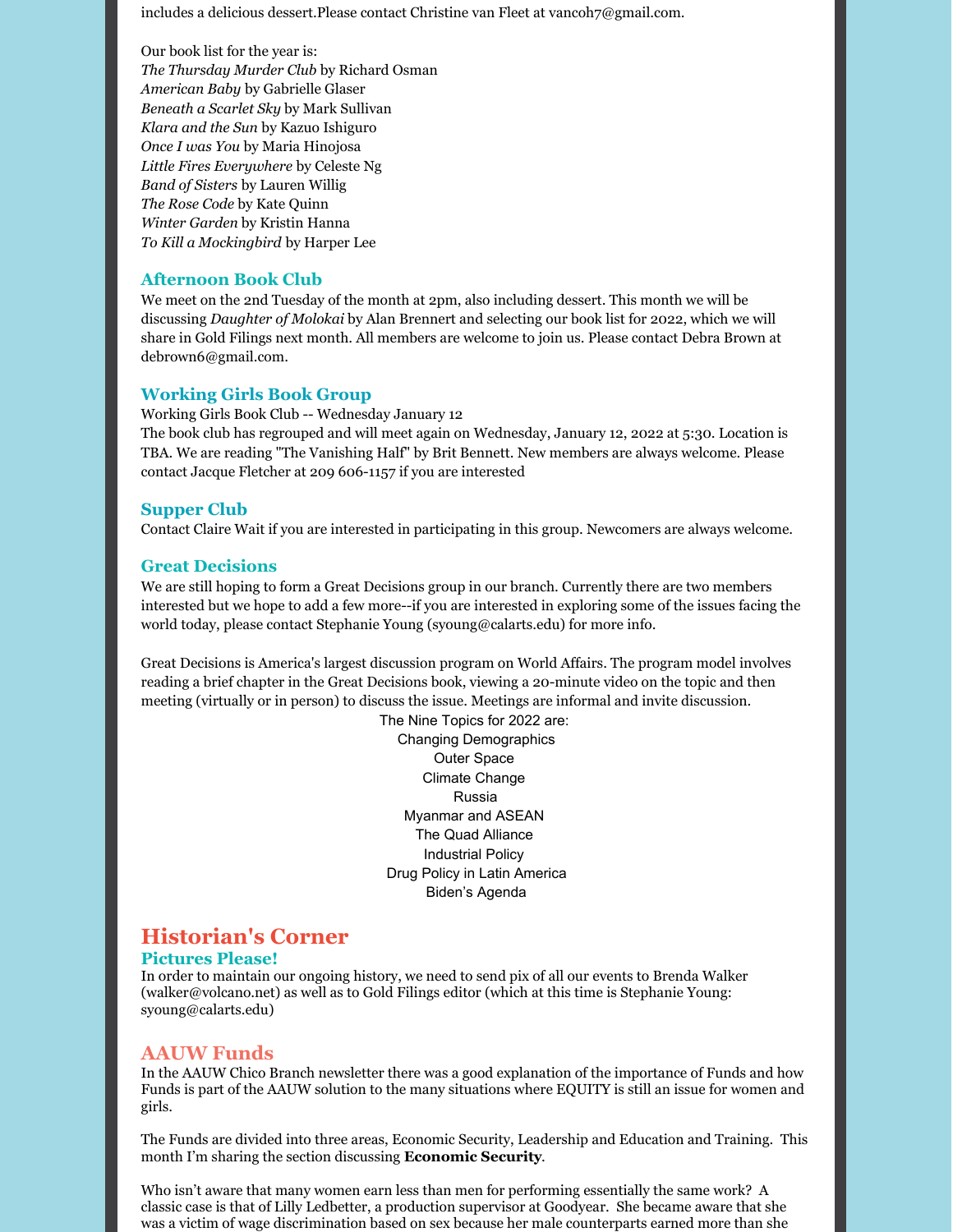did for the same work. However, she received no restitution from Goodyear because the statute of limitations has passed. How can you address an injustice if you are unaware that it is occurring? AAUW and its members helped to pass the Lilly Ledbetter Fair Play Act. AAUW also introduced WORK SMART and START SMART wage negotiations workshops to help women understand the importance of negotiating for a salary and to practice the skills needed to do so.

#### Next month, **Leadership**.

## **Public Policy**

### *What We Believe*

The work of the AAUW California State Public Policy Committee is guided by the Mission Statement and by three Public Policy Priorities:



### *AAUW: Political and Nonpartisan*

**AAUW is nonpartisan but has always been political**. That goes back to the 1880s when we began pushing for higher education for women—a push that continues today.

The recent webinar: *Exploring Tough Policy Issues Through an AAUW Lens: Political and Non-Partisan* was an excellent look at where we've been and where we are going. Our nonpartisan work includes:

- · Endorsing legislation
- Taking political stands
- Influencing legislative debate
- Working with any policymaker who cares about our priorities

#### **All of these things can and must be done in a nonpartisan way.**

The Advisory Board to the National Public Policy Committee is producing a series of webinars on "tough policy issues." The first of these, "Political and Non-Partisan," aired on Wednesday, December 15, 2021 at noon (Pacific Time). You can find and it on the national website and view it at your convenience if you missed it. Just go to AAUW.org and search "webinars." That will take you to the Webinar page, click "programs" and you will see the recent webinars.

### *Status of the Equal Rights Amendment*

*"Equality of rights under the law shall not be denied or abridged by the United States or*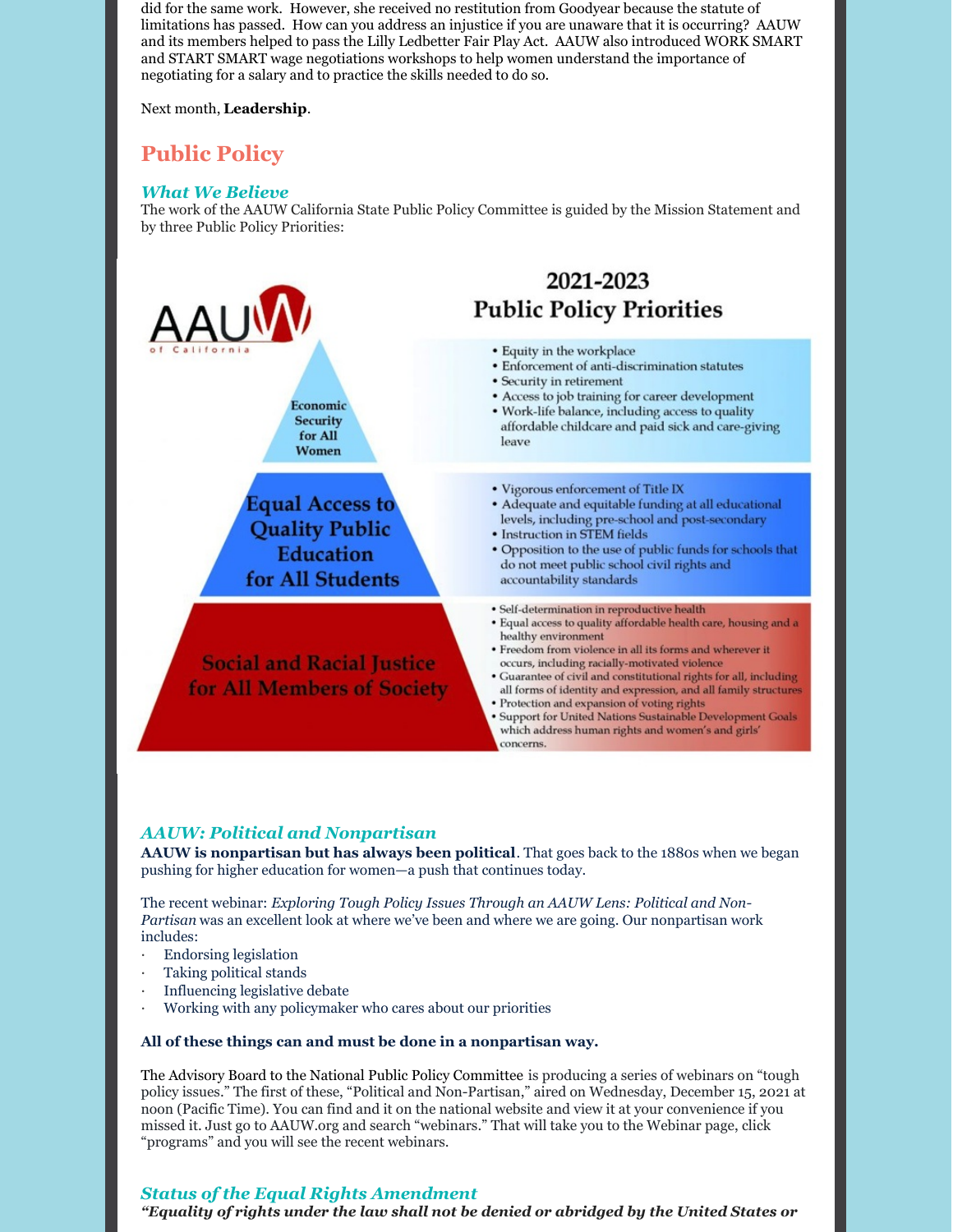#### *by any state on account of sex."*

That is it! That is the full text of the proposed Equal Rights Amendment to the Constitution. Part of the reason for the lack of passage is that many Americans think that equality of the sexes is already guaranteed in the Constitution. It is NOT. Whatever progress has been made on gender equality in our country is a hodgepodge of federal and state legislation, any of which can be overturned without the full protection a constitutional amendment provides.

Here is a brief overview of how the process towards true equality has played out.

- It's been 101 years since the 19th Amendment granted women the right to vote.
- It's been 98 years since the Equal Rights Amendment was first introduced in Congress.
- It's been 49 years since the ERA was passed by Congress.
- And it's been more than one year since the ERA was ratified by the required 38 states.

The ERA is still not part of the Constitution because of an ambiguous and legally questionable deadline imposed at the beginning of the process, per the League of Women Voters. However, on March 17, 2021, the House of Representatives voted, with bipartisan support, to remove the deadline for ratification of the Equal Rights Amendment. This critical resolution moved to the Senate and is awaiting approval.

AAUW is clearly and forcefully behind efforts to move the ERA to a constitutional amendment. **The action you can take is to call or write your Senators about the importance of this issue. Letters to the Editor and taking action to sign petitions are all good ideas.**

It's time for the Senate to vote, remove the time limit, and repair what has been left out of the Constitution. Until that happens, reproductive rights, an end to gender-based violence, pay equity, and so much more are hanging in the balance. **We really cannot wait another century for true equality.**

*"Never doubt that a small group of thoughtful, committed citizens can change the world; indeed it's the only way it happens."* **-Margaret Mead**

#### *Self-determination in Reproductive Health:*

With the looming possibility of the Supreme Court gutting Roe v Wade, the future of reproductive rights in America is poised to become a central and potentially defining issue of 2022. In a few months one of the most fundamental and impactful changes in the lives of American girls and women will be decided by the U.S. Supreme Court. As educated and resourceful leaders in the community of women, it is imperative that we be aware of and understand the consequences of the court's decision.

**No matter what your position, this is a time to become informed and make your voice heard.**

**What can we do to protect and stop this assault on women's reproductive health**? **You can directly email the Supreme Court at:** https://www.supremecourt.gov>contact\_pio.aspx

## **Monthly Calendar--Local Events**

**Afternoon Book Club--Monday January 10, 2:00 pm** This month we are reading *Daughter of Molokai* by Alan Brennert and will meet at Debra Brown's house, 13944 Irishtown Road, Pine Grove. New members are always welcome.

#### **Working Girls Book Club -- Wednesday January 12**

The book club has regrouped and will meet again on Wednesday, January 12, 2022 at 5:30. Location is TBA. We are reading *The Vanishing Half* by Brit Bennett. New members are always welcome. Please contact Jacque Fletcher at 209 606-1157 if you are interested.

**Leadership Committee Meeting--Thursday, January 13 at 4pm** via Zoom.

Contact Stephanie if you want to join in.

**Page Turners & Book Lovers**—**Monday, January 24 at 2pm** to discuss *The Thursday Murder Club* by Richard Osman. We will be meeting at Stephanie Young's house--2059 Thomas Drive, Jackson. New members are always welcome.

#### **Libations & Conversations**

**Thursday, January 27, 5:30-6:30** at Le Mulet Rouge Wine Tasting. 59 Main Street, Sutter CreekOpen to current and prospective members--no RSVPs required.

## **Monthly Calendar--Branch, State & National Events**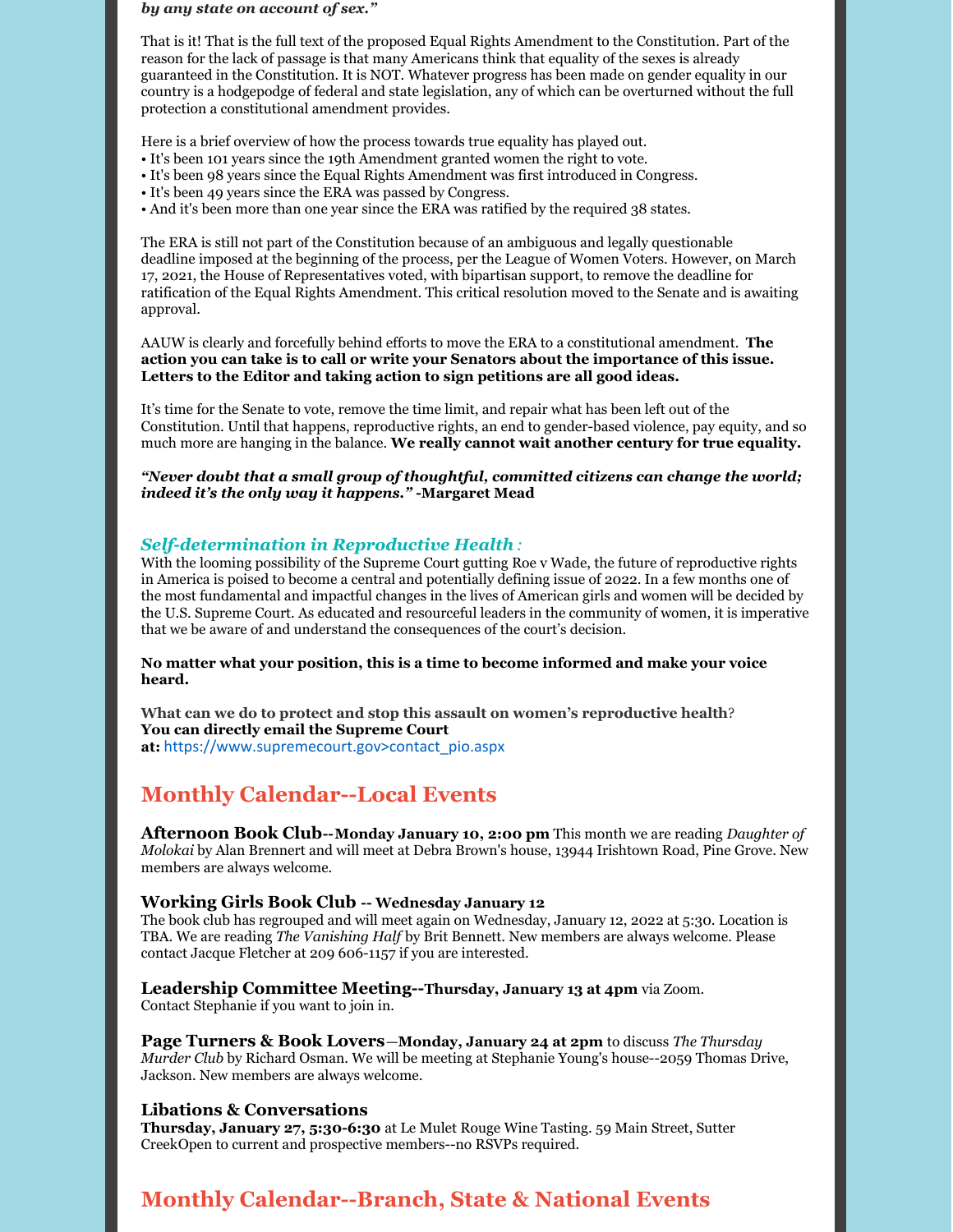#### **Finders-Keepers: Recruiting and Retaining Members January 11, 2022 at 7 pm via Zoom**

All AAUW branches must keep member rosters healthy in order to continue our impactful work. Attend this webinar to explore new and creative ideas from successful branches for finding and keeping our best asset—our members! Register by going to the /AAUW-CA website.

#### **Marketing – From Gen Z to Boomers!** *--* a webinar about membership **January 19 at 7pm** via Zoom. Register by going to the /AAUW-CA website.

## **How to meet and influence lawmakers**

### **Thursday, Jan. 20, 6:30 pm via Zoom**

The featured speaker will be Elizabeth Patterson, former mayor of Benicia and water management consultant. Her presentation will address "How to Meet and Influence Lawmakers." Patterson has worked for the environment and the existential threat of global warming in all capacities as a professional, mother, and mayor. Participants are encouraged to bring a political issue they are passionate about. Patterson will offer practical tips about how to increase impact as a common citizen or as a representative of a local organization at the city, county, state, or national level.

Join Zoom Meeting, sponsored by the Vallejo-Benicia Branch: https://us02web.zoom.us/j/85921865470?pwd=RkxIS3p2ZUROT1h2ZjJIZEJ2UmZnUT09 Meeting ID: 859 2186 5470 / Passcode: 227246

### **Alhambra-San Gabriel Branch's Author Event:**

**January 22 at 11am via ZOOM.** Meet Author Lisa Napoli and SALUTE contemporary she/roes: Susan, Linda, Nina & Cokie. To register, send your email address & name to Joe Des Barres: joedesbarres@gmail.com

## **Understanding the Predator Psychological Methodology**

**January 22 from noon-2:30** via Zoom--the Santa Cruz Branch is sponsoring this virtual program. Traffickers and other predators use a mental methodology to ensnare our children in their traps. Learn how they gain the unconditional trust of youth, manipulate and control them.

Join Zoom Meeting: **https://us02web.zoom.us/j/3543348917? pwd=SzVETkQ2bXlJcW9POXB1bHJFelRqUT09**

Meeting ID: 354 334 8917 / Passcode: 472354 For audio, find your local number: **https://us02web.zoom.us/u/kbxNMcJKt**

## **Save these dates:**

### **Local Program--***Authors and Chocolate*

**February 5 at 2pm at :** Kevan Hunt will be our featured guest, discussing her latest book. Details forthcoming.

### **The Annual Event:** *"Adventures in AAUWLand"* (aka the State Conference)

**April April 30th via Zoom** It will be an all-day event with great speakers, awards, and an afternoon of freewheeling conversations.

### **Happy Birthday to our members celebrating birthdays in January**

- Greta McElroy
- Teresa Ryan

#### **Sunshine**

Just one card this month to Sandi Baracco (broken wrist)

## **Member Corner: Idea Exchange**

*Remember: this section of Gold Filings is for recommendations from members about things they discover—books, films, TV shows, events, etc. Please contribute when you find something you like and want to share.*

### **Unladylike2020: The Changemakers**

Illuminating the stories of extraordinary American heroines from the early years of feminism, *Unladylike2020* is a multimedia series consisting of a one-hour special for broadcast (*Unladylike2020: The Changemakers*) and 26 digital short films featuring courageous, little-known and diverse female trailblazers from the turn of the 20th century. Find all these videos on PBS: American Masters. To find them, along with a longer description, google Unladylike2020: The Changemakers

### **Where were you on May 3, 1971?**

(the date of the first broadcast of NPR's "All Things Considered") You are invited to welcome Author Lisa Napoli, Honored Speaker of AAUW Alhambra-San Gabriel Branch's Annual Author's Event on Saturday, January 22, 2022, at 11:00 AM via ZOOM. There is no charge for this event.